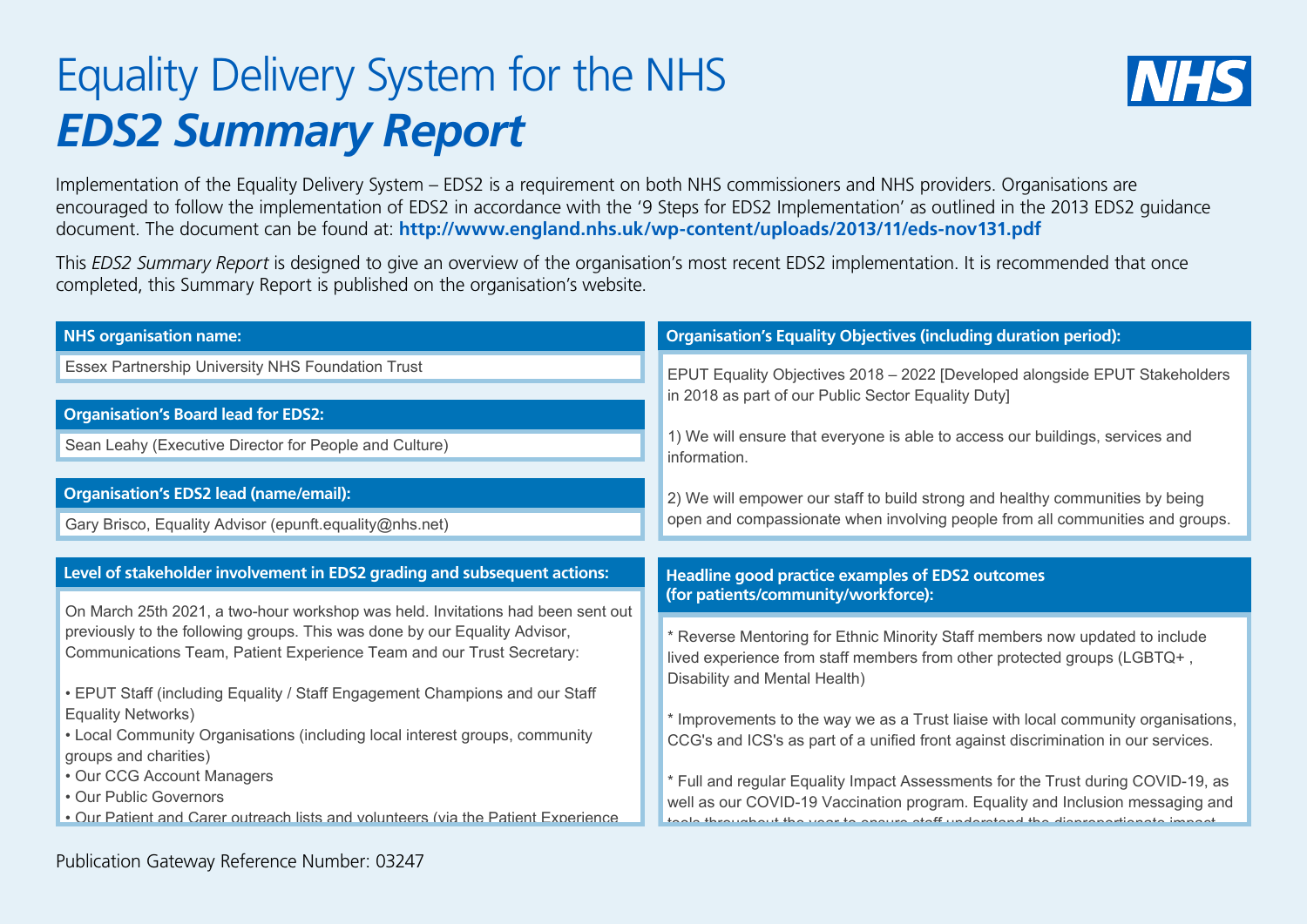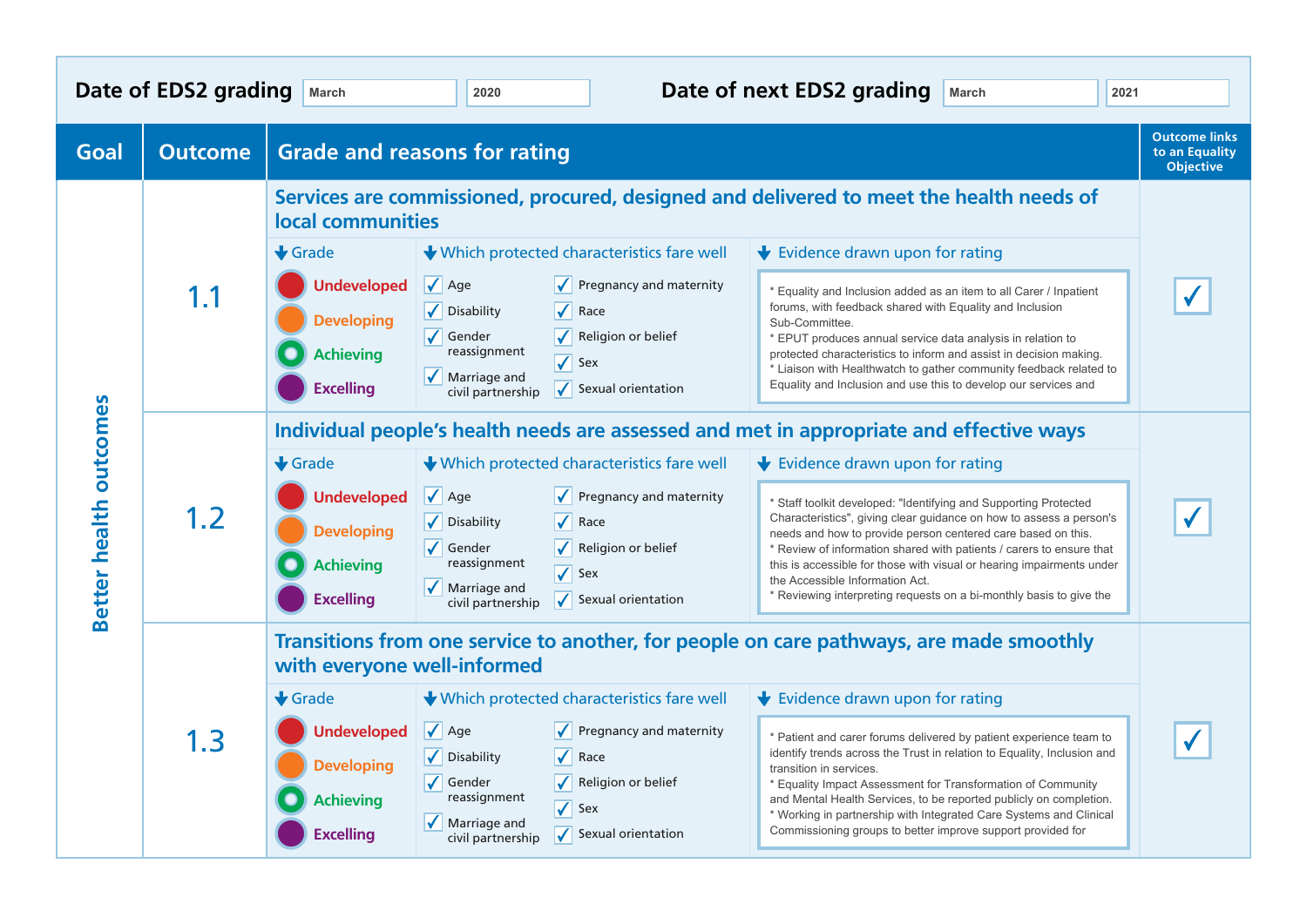

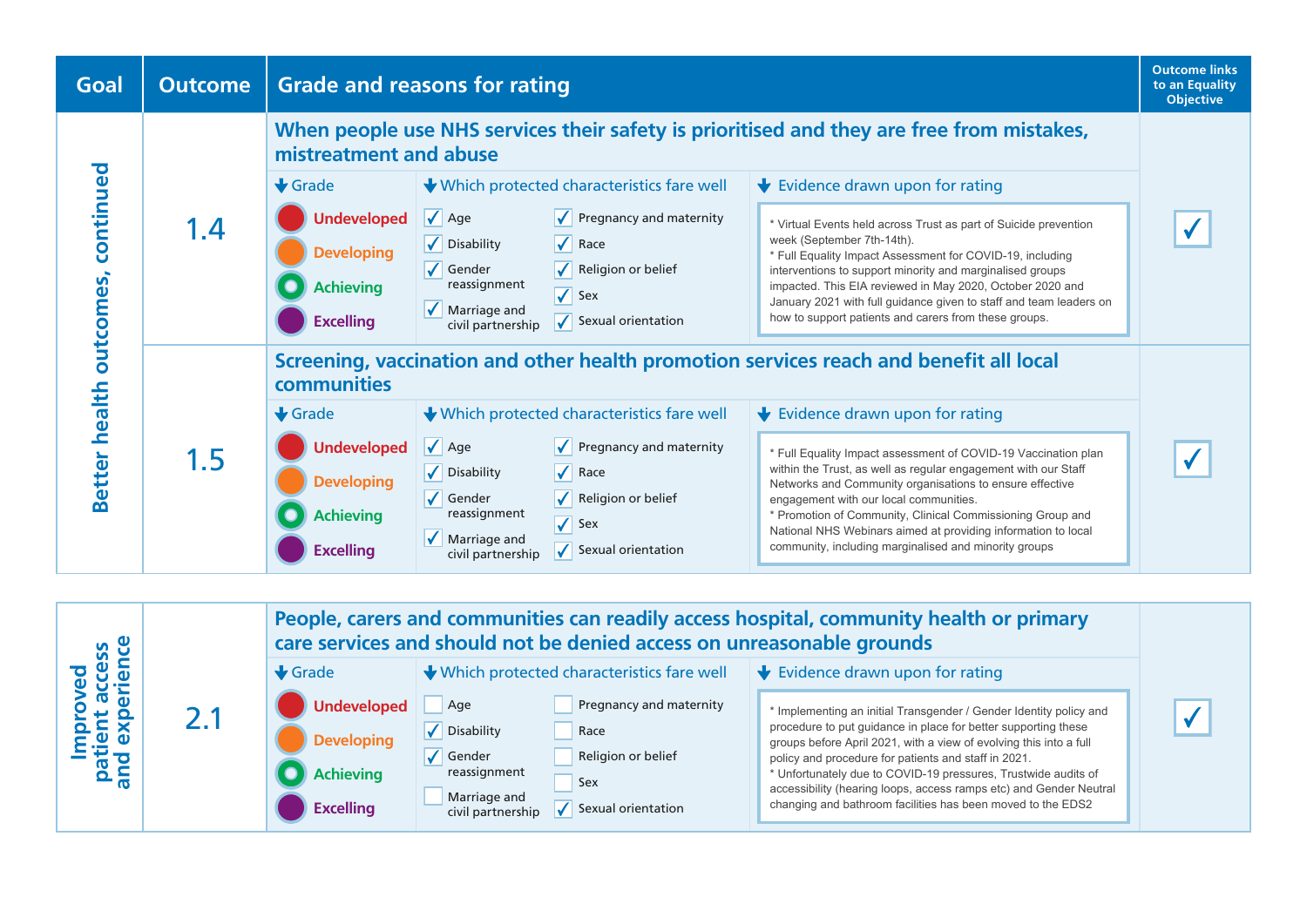| <b>Outcome</b>                        | <b>Grade and reasons for rating</b>                                                                     |                                                                                                    |                                                                                                                                                                                                                    |                                                                                                                                                                                                                                                                                                                                                                                                                                           | <b>Outcome links</b><br>to an Equality<br><b>Objective</b>                                                                                                                                                                                                                                                                                                                                                                                                   |
|---------------------------------------|---------------------------------------------------------------------------------------------------------|----------------------------------------------------------------------------------------------------|--------------------------------------------------------------------------------------------------------------------------------------------------------------------------------------------------------------------|-------------------------------------------------------------------------------------------------------------------------------------------------------------------------------------------------------------------------------------------------------------------------------------------------------------------------------------------------------------------------------------------------------------------------------------------|--------------------------------------------------------------------------------------------------------------------------------------------------------------------------------------------------------------------------------------------------------------------------------------------------------------------------------------------------------------------------------------------------------------------------------------------------------------|
|                                       | People are informed and supported to be as involved as they wish to be in decisions<br>about their care |                                                                                                    |                                                                                                                                                                                                                    |                                                                                                                                                                                                                                                                                                                                                                                                                                           |                                                                                                                                                                                                                                                                                                                                                                                                                                                              |
|                                       | $\bigstar$ Grade                                                                                        |                                                                                                    |                                                                                                                                                                                                                    | $\blacktriangleright$ Evidence drawn upon for rating                                                                                                                                                                                                                                                                                                                                                                                      |                                                                                                                                                                                                                                                                                                                                                                                                                                                              |
|                                       | <b>Undeveloped</b>                                                                                      | Age                                                                                                | Pregnancy and maternity                                                                                                                                                                                            | * Developing better guidance for patients and carers on their                                                                                                                                                                                                                                                                                                                                                                             |                                                                                                                                                                                                                                                                                                                                                                                                                                                              |
|                                       | <b>Developing</b>                                                                                       | Disability                                                                                         | $\blacktriangledown$<br>Race                                                                                                                                                                                       | equality and inclusion rights in our services, which will be made<br>publicly available at Trust sites.                                                                                                                                                                                                                                                                                                                                   |                                                                                                                                                                                                                                                                                                                                                                                                                                                              |
|                                       |                                                                                                         | reassignment                                                                                       |                                                                                                                                                                                                                    | * Reviewing Trust documents to ensure that Accessible Information<br>is still available and can be requested easily within the Trust. As                                                                                                                                                                                                                                                                                                  |                                                                                                                                                                                                                                                                                                                                                                                                                                                              |
|                                       |                                                                                                         | Marriage and                                                                                       |                                                                                                                                                                                                                    | well as educating / informing staff on how to support patients and<br>carers with these requests.                                                                                                                                                                                                                                                                                                                                         |                                                                                                                                                                                                                                                                                                                                                                                                                                                              |
|                                       |                                                                                                         |                                                                                                    |                                                                                                                                                                                                                    |                                                                                                                                                                                                                                                                                                                                                                                                                                           |                                                                                                                                                                                                                                                                                                                                                                                                                                                              |
| and<br>Improved patient access<br>2.3 |                                                                                                         |                                                                                                    |                                                                                                                                                                                                                    |                                                                                                                                                                                                                                                                                                                                                                                                                                           |                                                                                                                                                                                                                                                                                                                                                                                                                                                              |
|                                       | $\bigstar$ Grade                                                                                        |                                                                                                    |                                                                                                                                                                                                                    | $\bigstar$ Evidence drawn upon for rating                                                                                                                                                                                                                                                                                                                                                                                                 |                                                                                                                                                                                                                                                                                                                                                                                                                                                              |
|                                       | <b>Undeveloped</b>                                                                                      | $\sqrt{\phantom{a}}$ Age                                                                           | Pregnancy and maternity                                                                                                                                                                                            | * Friends and Family test updates provided to Equality and                                                                                                                                                                                                                                                                                                                                                                                |                                                                                                                                                                                                                                                                                                                                                                                                                                                              |
|                                       | <b>Developing</b>                                                                                       |                                                                                                    |                                                                                                                                                                                                                    | dashboard.                                                                                                                                                                                                                                                                                                                                                                                                                                |                                                                                                                                                                                                                                                                                                                                                                                                                                                              |
|                                       | <b>Achieving</b>                                                                                        | reassignment                                                                                       |                                                                                                                                                                                                                    | and carer views and feedback on Equality and Inclusion in the                                                                                                                                                                                                                                                                                                                                                                             |                                                                                                                                                                                                                                                                                                                                                                                                                                                              |
|                                       |                                                                                                         | $\sqrt{\phantom{a}}$ Marriage and                                                                  | Sexual orientation                                                                                                                                                                                                 | * Protected Characteristics for Patients and Carers Poster                                                                                                                                                                                                                                                                                                                                                                                |                                                                                                                                                                                                                                                                                                                                                                                                                                                              |
|                                       |                                                                                                         |                                                                                                    |                                                                                                                                                                                                                    |                                                                                                                                                                                                                                                                                                                                                                                                                                           |                                                                                                                                                                                                                                                                                                                                                                                                                                                              |
| 2.4                                   |                                                                                                         |                                                                                                    |                                                                                                                                                                                                                    |                                                                                                                                                                                                                                                                                                                                                                                                                                           |                                                                                                                                                                                                                                                                                                                                                                                                                                                              |
|                                       |                                                                                                         |                                                                                                    |                                                                                                                                                                                                                    |                                                                                                                                                                                                                                                                                                                                                                                                                                           |                                                                                                                                                                                                                                                                                                                                                                                                                                                              |
|                                       |                                                                                                         |                                                                                                    |                                                                                                                                                                                                                    | * Complaints / PALS data collated and presented at Equality and                                                                                                                                                                                                                                                                                                                                                                           |                                                                                                                                                                                                                                                                                                                                                                                                                                                              |
|                                       | <b>Developing</b>                                                                                       |                                                                                                    |                                                                                                                                                                                                                    | * During this period, complainants have met directly with Equality                                                                                                                                                                                                                                                                                                                                                                        |                                                                                                                                                                                                                                                                                                                                                                                                                                                              |
|                                       | <b>Achieving</b>                                                                                        | reassignment                                                                                       |                                                                                                                                                                                                                    | resolution. Equality Advisor has also provided additional training,                                                                                                                                                                                                                                                                                                                                                                       |                                                                                                                                                                                                                                                                                                                                                                                                                                                              |
|                                       | <b>Excelling</b>                                                                                        | Marriage and<br>civil partnership                                                                  | $\sqrt{\phantom{a}}$ Sexual orientation                                                                                                                                                                            | feedback.                                                                                                                                                                                                                                                                                                                                                                                                                                 |                                                                                                                                                                                                                                                                                                                                                                                                                                                              |
|                                       | 2.2                                                                                                     | <b>Achieving</b><br><b>Excelling</b><br><b>Excelling</b><br>$\bigstar$ Grade<br><b>Undeveloped</b> | $\sqrt{\phantom{a}}$ Gender<br>civil partnership<br>$\sqrt{\phantom{a}}$ Disability<br>$\sqrt{\phantom{a}}$ Gender<br>civil partnership<br>$\sqrt{\phantom{a}}$ Age<br>V Disability<br>$\sqrt{\phantom{a}}$ Gender | ↓ Which protected characteristics fare well<br>Religion or belief<br>Sex<br>Sexual orientation<br>People report positive experiences of the NHS<br>↓ Which protected characteristics fare well<br>$\sqrt{\phantom{a}}$ Race<br>Religion or belief<br>$\sqrt{\ }$ Sex<br>↓ Which protected characteristics fare well<br>$\sqrt{\phantom{a}}$ Pregnancy and maternity<br>$\sqrt{\phantom{a}}$ Race<br>Religion or belief<br>$\sqrt{\ }$ Sex | Inclusion Sub-Committee and available to all staff via Trust online<br>* Additional question added to FFT dedicated to collecting patient<br>services they used.<br>People's complaints about services are handled respectfully and efficiently<br>$\bigstar$ Evidence drawn upon for rating<br>Inclusion Sub-Committee.<br>and Inclusion Leads to share their feedback as part of their<br>resources and guidance to teams in response to patient and carer |

the existing system to make sure this data is clear, accurate and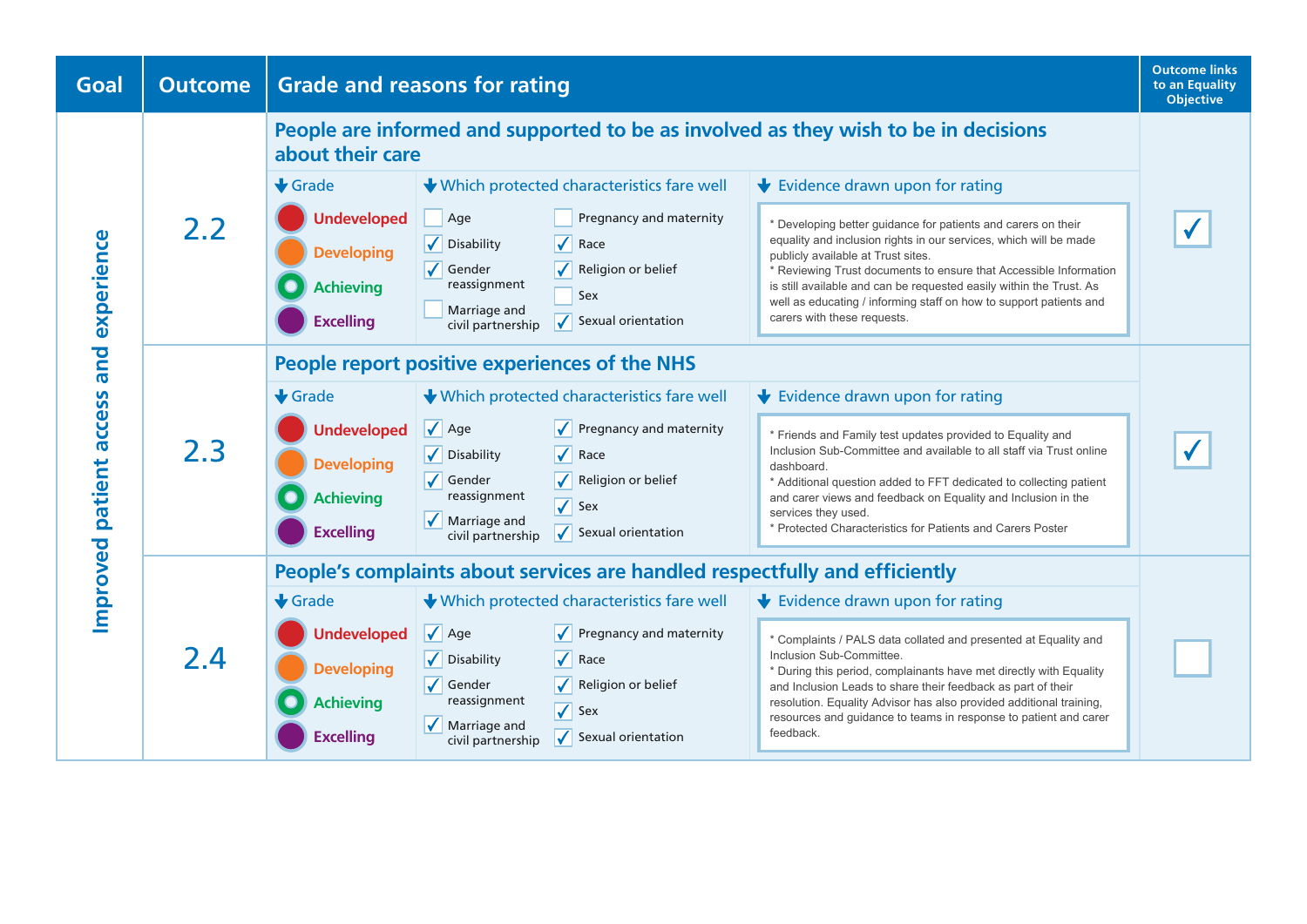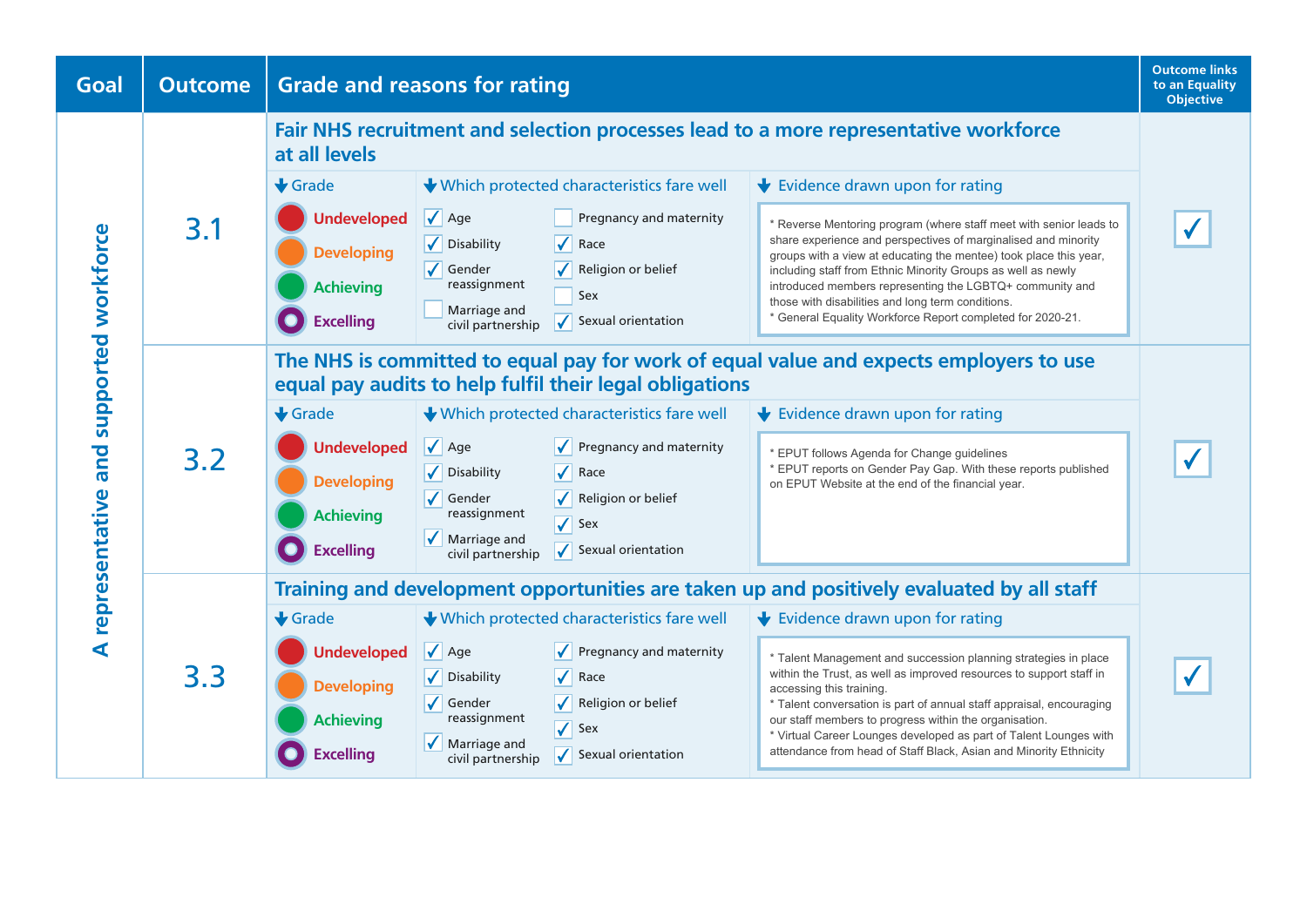